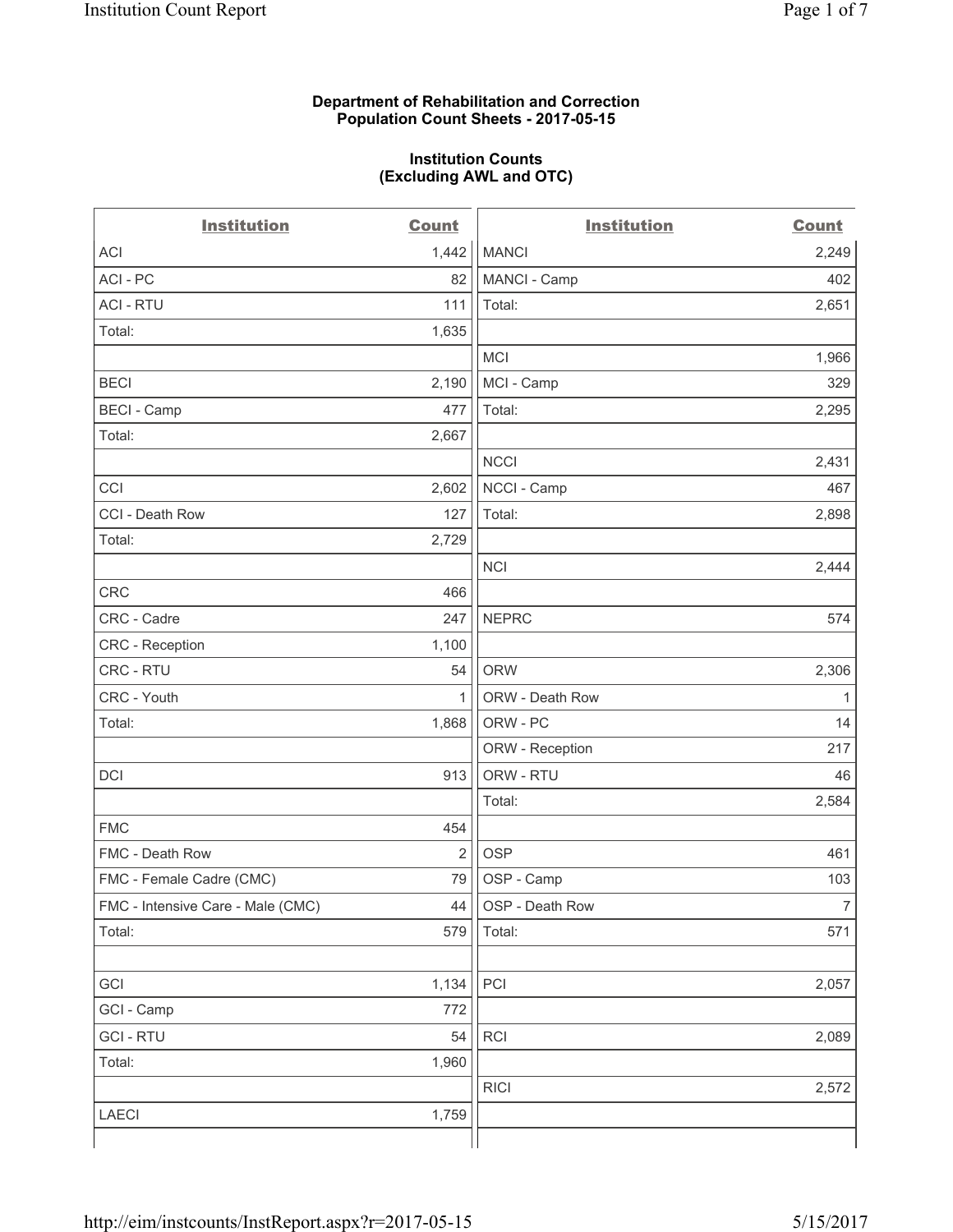|                          |       | SCI              |                          | 2,038  |
|--------------------------|-------|------------------|--------------------------|--------|
| LECI                     | 2,062 |                  |                          |        |
| LECI - Camp              | 170   | SOCF             |                          | 1,231  |
| Total:                   | 2,232 | SOCF - RTU       |                          | 55     |
|                          |       | Total:           |                          | 1,286  |
| LOCI                     | 2,248 |                  |                          |        |
|                          |       | <b>TCI</b>       |                          | 1,093  |
| LORCI                    | 255   | TCI - Camp       |                          | 446    |
| LORCI - Cadre            | 157   | Total:           |                          | 1,539  |
| <b>LORCI - Reception</b> | 1,065 |                  |                          |        |
| Total:                   | 1,477 | <b>TOCI</b>      |                          | 919    |
|                          |       | <b>TOCI - PC</b> |                          | 98     |
| <b>MACI</b>              | 1,082 | Total:           |                          | 1,017  |
| MACI - Minimum           | 1,288 |                  |                          |        |
| Total:                   | 2,370 | <b>WCI</b>       |                          | 1,147  |
|                          |       | WCI - RTU        |                          | 91     |
|                          |       | Total:           |                          | 1,238  |
|                          |       |                  |                          |        |
|                          |       |                  | <b>Total Population:</b> | 50,290 |

\* The Total Population includes 30 Offenders with Reason Codes 30 & 31. \*\* The Total Population includes 40 Offenders with Reason Code 0A.

## **Male Population by Security Level (Include AWL and Exclude OTC)**

| $\mathbf{v}$<br><b>Security Level</b> | <b>Body</b> | <b>AWL</b> | $\mathbf{r}$<br>$(-OTC)$ | <b>Total</b> |
|---------------------------------------|-------------|------------|--------------------------|--------------|
| Total Level 5                         | 74          | 3          | 3                        | 74           |
| <b>Total Level 4</b>                  | 2,050       | 19         | 16                       | 2,053        |
| Total Level 3                         | 11,859      | 156        | 111                      | 11,904       |
| Total Level 2                         | 16,106      | 242        | 176                      | 16, 172      |
| <b>Total Level 1</b>                  | 15,817      | 175        | 91                       | 15,901       |
| <b>Total Death Row</b>                | 137         |            |                          | 137          |
| <b>Total Male</b>                     | 46,043      | 596        | 398                      | 46,241       |

## **Female Population by Institution (Include AWL and Exclude OTC)**

| <b>Institution</b>       | <b>Body</b> | <b>AWL</b> | <u>(-OTC)</u> | <b>Total</b> |
|--------------------------|-------------|------------|---------------|--------------|
| <b>DCI</b>               | 913         | 12         | 5             | 920          |
| <b>FMC</b>               | 20          |            |               | 22           |
| FMC - Female Cadre (CMC) | 79          |            |               | 79           |
| <b>NEPRC</b>             | 574         | 13         | 4             | 583          |
| <b>ORW</b>               | 2,305       | 49         | 29            | 2,325        |
|                          |             |            |               |              |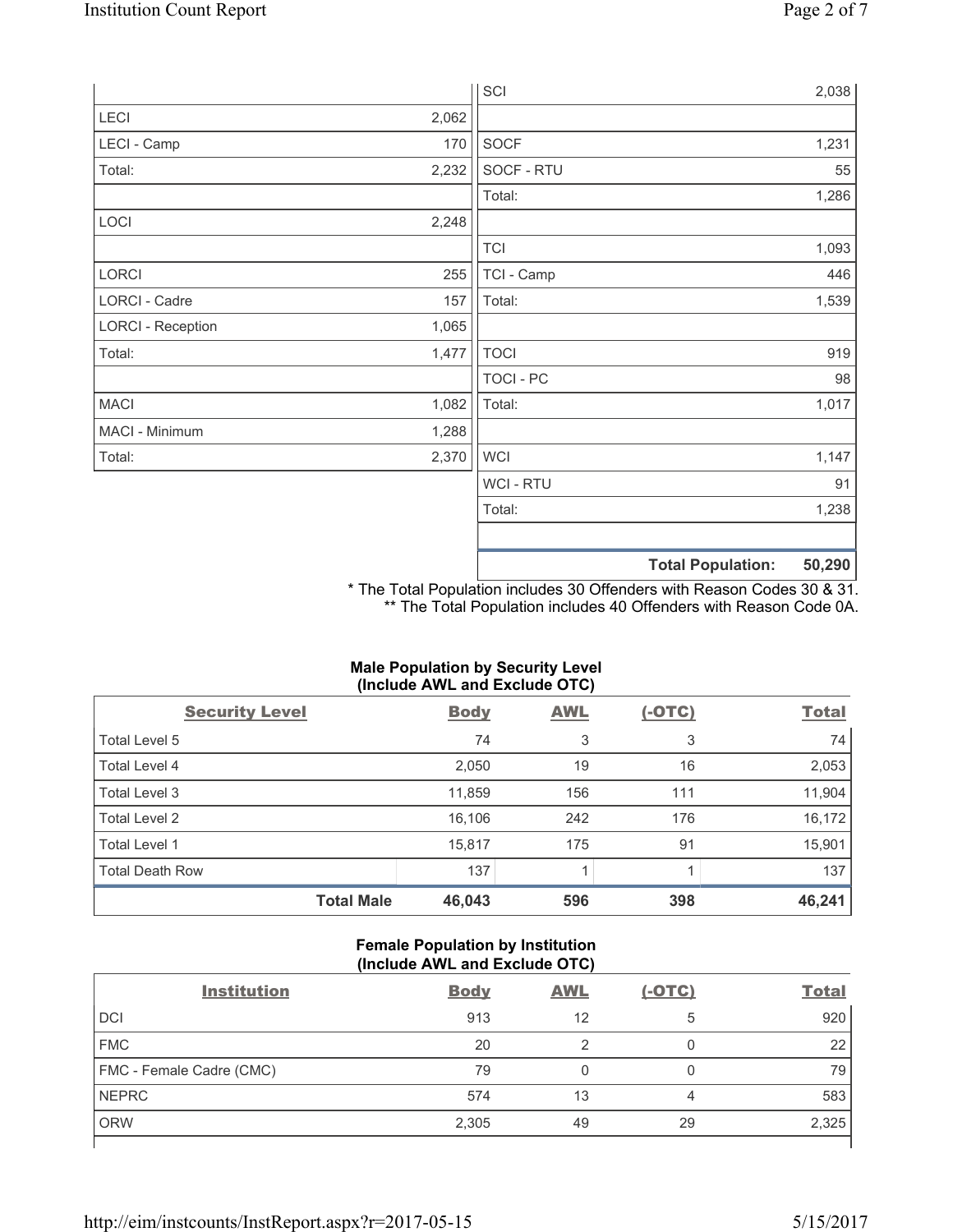| <b>ORW</b> - Death Row   |        | 0   |     |        |
|--------------------------|--------|-----|-----|--------|
| ORW - PC                 | 14     | 0   |     | 14     |
| <b>ORW</b> - Reception   | 217    |     |     | 218    |
| <b>ORW - RTU</b>         | 46     |     |     | 46     |
| <b>Total Female</b>      | 4,169  | 77  | 38  | 4,208  |
|                          |        |     |     |        |
| <b>Total Population:</b> | 50,212 | 673 | 436 | 50,449 |

### **Male Population by Institution: Security Level 5 (Include AWL and Exclude OTC)**

|              | <b>Institution</b>   | <b>Body</b> | <b>AWL</b> | $(-OTC)$ | <b>Total</b> |
|--------------|----------------------|-------------|------------|----------|--------------|
| <b>BECI</b>  |                      |             |            |          |              |
| <b>MANCI</b> |                      |             |            |          |              |
| <b>OSP</b>   |                      | 61          |            |          | 61           |
| SOCF         |                      | 6           |            |          | 6            |
| SOCF - RTU   |                      |             |            |          |              |
| <b>TOCI</b>  |                      |             |            |          |              |
|              | <b>Total Level 5</b> | 74          |            |          | 74           |

# **Male Population by Institution: Security Level 4 (Include AWL and Exclude OTC)**

| <b>Institution</b>       | <b>Body</b>    | <b>AWL</b>                | $(-OTC)$            | <b>Total</b> |
|--------------------------|----------------|---------------------------|---------------------|--------------|
| <b>ACI</b>               | 8              | 0                         | $\mathsf{0}$        | $\,8\,$      |
| CRC                      | 19             | 0                         | $\mathsf{0}$        | 19           |
| CRC - Reception          | $\overline{4}$ | 0                         | $\mathbf 0$         | 4            |
| <b>FMC</b>               | 1              | 0                         | $\mathbf 0$         | 1            |
| GCI                      | $\overline{2}$ | $\mathsf{O}\xspace$       | $\mathsf{O}\xspace$ | $\sqrt{2}$   |
| LECI                     | 16             | $\mathsf{O}\xspace$       | $\mathbf 0$         | 16           |
| LOCI                     | 1              | $\mathbf 0$               | $\mathsf{O}\xspace$ | 1            |
| LORCI                    | $10$           | $\mathbf 0$               | $\boldsymbol{0}$    | $10$         |
| <b>LORCI - Reception</b> | $\,6$          | $\mathsf{O}\xspace$       | $\mathsf{O}\xspace$ | $\,6\,$      |
| <b>MACI</b>              | 39             | $\mathbf 0$               | $\boldsymbol{0}$    | 39           |
| <b>MANCI</b>             | 28             | $\mathbf{1}$              | 1                   | 28           |
| MCI                      | $\mathbf{1}$   | $\mathbf 0$               | $\boldsymbol{0}$    | 1            |
| <b>NCCI</b>              | $\overline{4}$ | $\mathbf{1}$              | 1                   | 4            |
| <b>OSP</b>               | 399            | $\ensuremath{\mathsf{3}}$ | $\overline{2}$      | 400          |
| RCI                      | 13             | $\mathsf{O}\xspace$       | $\mathsf 0$         | 13           |
| <b>RICI</b>              | 8              | 0                         | 0                   | $\,8\,$      |
| <b>SOCF</b>              | 1,218          | 12                        | 11                  | 1,219        |
| SOCF - RTU               | 50             | $\mathbf 0$               | $\mathbf 0$         | 50           |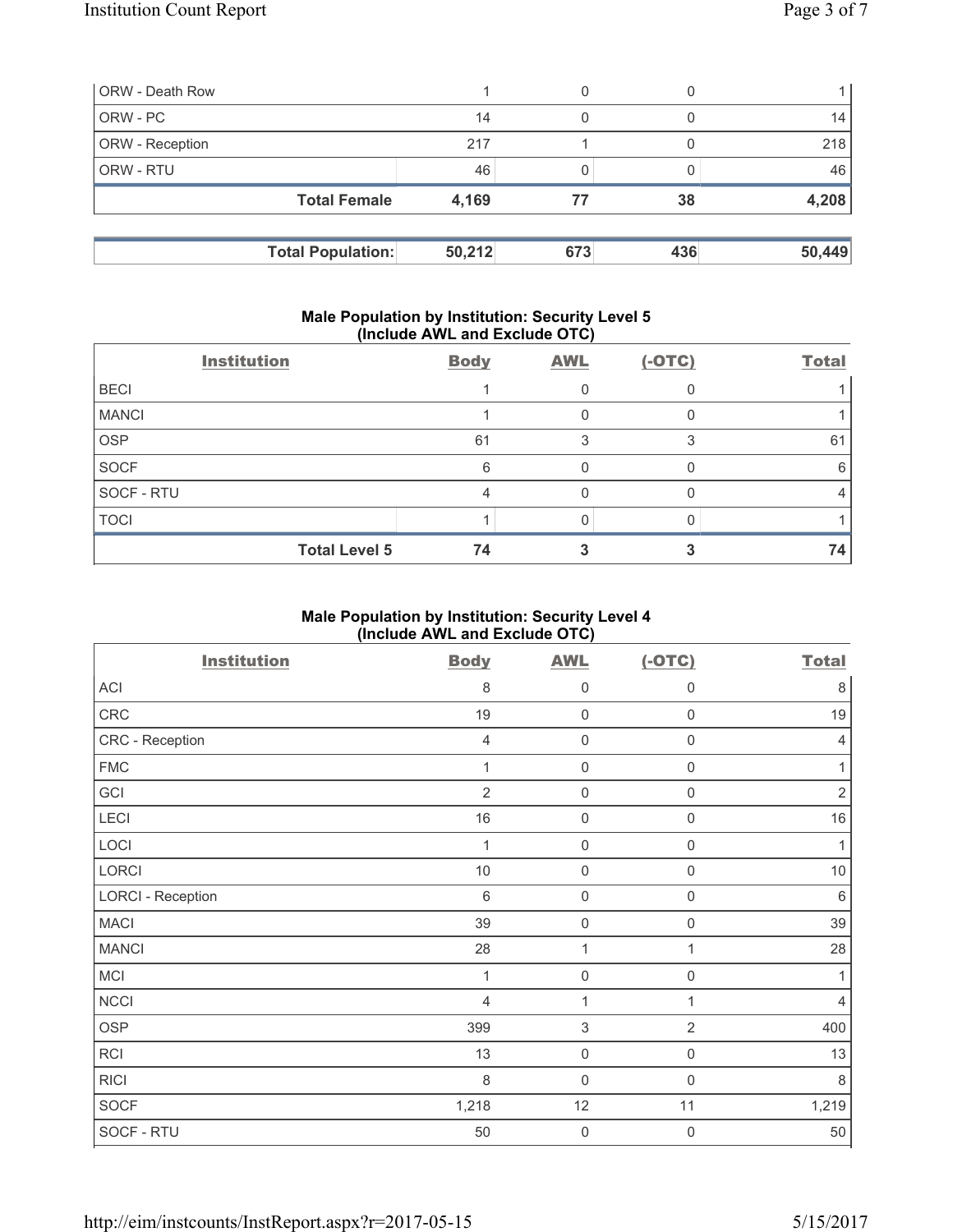| <b>TCI</b>  |                      | ี     |    |    | 6     |
|-------------|----------------------|-------|----|----|-------|
| <b>TOCI</b> |                      | 183   |    |    | 184   |
| TOCI - PC   |                      | 19    |    |    | 19    |
| <b>WCI</b>  |                      | 14    |    |    | 14    |
| WCI-RTU     |                      |       |    |    |       |
|             | <b>Total Level 4</b> | 2,050 | 19 | 16 | 2,053 |

## **Male Population by Institution: Security Level 3 (Include AWL and Exclude OTC)**

| <b>Institution</b>                | <b>Body</b>    | <b>AWL</b>          | $(-OTC)$            | <b>Total</b>              |
|-----------------------------------|----------------|---------------------|---------------------|---------------------------|
| <b>ACI</b>                        | 17             | 1                   | 1                   | 17                        |
| ACI-PC                            | $\overline{2}$ | $\mathbf 0$         | $\mathsf 0$         | $\sqrt{2}$                |
| <b>BECI</b>                       | $\sqrt{5}$     | $\mathsf{O}\xspace$ | $\mathsf 0$         | $\sqrt{5}$                |
| CCI                               | $\sqrt{3}$     | $\mathsf{O}\xspace$ | $\mathsf 0$         | $\ensuremath{\mathsf{3}}$ |
| <b>CRC</b>                        | 99             | $\overline{4}$      | $\overline{4}$      | 99                        |
| CRC - Cadre                       | 135            | $\mathsf{O}\xspace$ | $\mathsf 0$         | 135                       |
| CRC - Reception                   | 808            | 11                  | $\boldsymbol{9}$    | 810                       |
| CRC - RTU                         | 51             | $\mathsf{O}\xspace$ | $\mathsf 0$         | 51                        |
| CRC - Youth                       | $\mathbf{1}$   | $\mathbf 1$         | $\mathbf{1}$        | 1                         |
| <b>FMC</b>                        | $\overline{4}$ | $\sqrt{2}$          | $\mathsf 0$         | $\,6$                     |
| FMC - Intensive Care - Male (CMC) | $\overline{2}$ | $\mathsf 0$         | $\mathsf 0$         | $\mathbf 2$               |
| <b>LAECI</b>                      | $\mathbf{1}$   | $\mathsf{O}\xspace$ | $\mathsf 0$         | $\mathbf{1}$              |
| LECI                              | 2,034          | 22                  | 18                  | 2,038                     |
| LOCI                              | $\overline{2}$ | $\mathbf 0$         | $\mathbf 0$         | $\overline{2}$            |
| LORCI                             | 50             | 26                  | 25                  | 51                        |
| <b>LORCI - Cadre</b>              | 106            | $\mathsf{O}\xspace$ | $\mathsf 0$         | 106                       |
| <b>LORCI - Reception</b>          | 493            | $\mathbf 0$         | $\mathsf 0$         | 493                       |
| <b>MACI</b>                       | 993            | 11                  | $\,8\,$             | 996                       |
| <b>MANCI</b>                      | 2,197          | 26                  | 16                  | 2,207                     |
| MANCI - Camp                      | $\mathbf{1}$   | $\mathsf{O}\xspace$ | $\mathsf 0$         | $\mathbf{1}$              |
| <b>NCCI</b>                       | $\mathsf g$    | $\mathbf{1}$        | $\mathbf{1}$        | $\hbox{9}$                |
| <b>NCI</b>                        | $\mathbf{1}$   | $\mathsf{O}\xspace$ | $\mathsf{O}\xspace$ | 1                         |
| OSP - Camp                        | $\mathbf{1}$   | $\mathbf 0$         | $\mathsf 0$         | 1                         |
| PCI                               | 31             | $\overline{4}$      | $\mathbf 0$         | 35                        |
| <b>RCI</b>                        | 1,898          | 17                  | 13                  | 1,902                     |
| RICI                              | $\mathbf{1}$   | $\mathsf{O}\xspace$ | $\mathsf{O}\xspace$ | $\overline{1}$            |
| SCI                               | $\mathbf{1}$   | $\mathsf 0$         | $\mathsf 0$         | 1                         |
| SOCF                              | 6              | $\mathsf{O}\xspace$ | $\mathsf 0$         | 6                         |
| SOCF - RTU                        | $\mathbf{1}$   | $\mathsf{O}\xspace$ | $\mathsf{O}\xspace$ | 1                         |
| <b>TCI</b>                        | 1,043          | 22                  | 12                  | 1,053                     |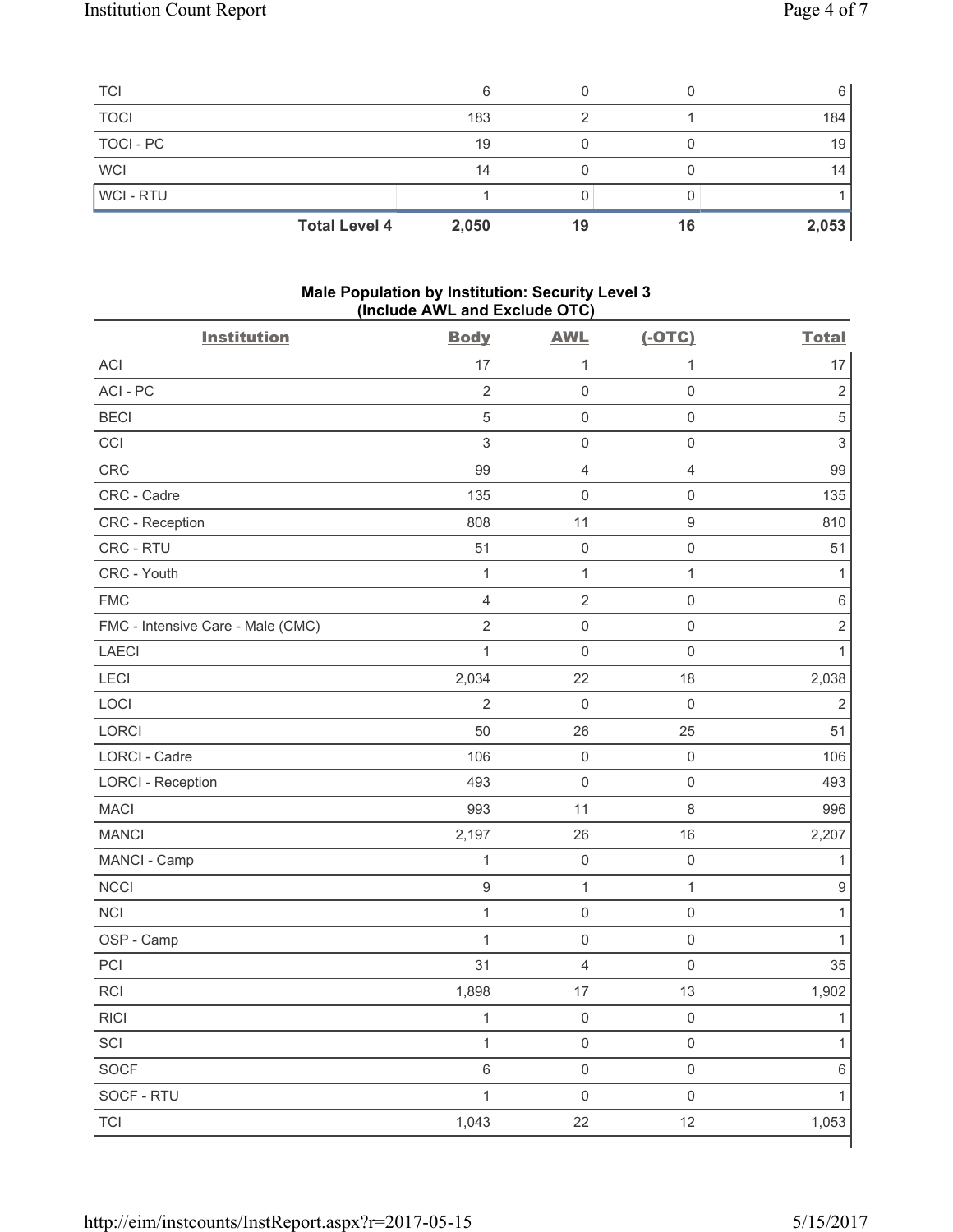| TCI - Camp  |                      |        |     |     |        |
|-------------|----------------------|--------|-----|-----|--------|
| <b>TOCI</b> |                      | 576    |     |     | 577    |
| TOCI - PC   |                      | 79     |     |     | 79     |
| <b>WCI</b>  |                      | 1,118  |     |     | 1,122  |
| WCI-RTU     |                      | 89     |     |     | 89     |
|             | <b>Total Level 3</b> | 11,859 | 156 | 111 | 11,904 |

## **Male Population by Institution: Security Level 2 (Include AWL and Exclude OTC)**

| <b>Institution</b>                | <b>Body</b>    | <b>AWL</b>          | $(-OTC)$            | <b>Total</b>        |
|-----------------------------------|----------------|---------------------|---------------------|---------------------|
| <b>ACI</b>                        | 718            | 5                   | $\mathbf 0$         | 723                 |
| ACI-PC                            | 77             | $\mathbf 0$         | $\mathbf 0$         | 77                  |
| <b>ACI - RTU</b>                  | 75             | $\mathbf 0$         | $\mathsf 0$         | 75                  |
| <b>BECI</b>                       | 1,399          | 34                  | 25                  | 1,408               |
| CCI                               | 1,862          | 15                  | $10$                | 1,867               |
| <b>CRC</b>                        | 182            | $\sqrt{5}$          | $\overline{4}$      | 183                 |
| CRC - Cadre                       | 112            | $\mathsf{O}\xspace$ | $\mathsf{O}\xspace$ | 112                 |
| CRC - Reception                   | 204            | 11                  | $\boldsymbol{9}$    | 206                 |
| CRC - RTU                         | $\sqrt{2}$     | $\mathsf{O}\xspace$ | $\mathsf 0$         | $\sqrt{2}$          |
| CRC - Youth                       | $\mathsf 0$    | $\mathbf 1$         | $\mathbf{1}$        | $\mathsf{O}\xspace$ |
| <b>FMC</b>                        | $\overline{7}$ | $\mathbf{1}$        | $\mathsf 0$         | 8                   |
| FMC - Intensive Care - Male (CMC) | 19             | $\mathsf{O}\xspace$ | $\mathsf{O}\xspace$ | 19                  |
| GCI                               | 587            | $\mathsf 3$         | $\mathsf 3$         | 587                 |
| <b>GCI-RTU</b>                    | 39             | $\mathsf{O}\xspace$ | $\mathbf 0$         | 39                  |
| <b>LAECI</b>                      | 1,070          | 21                  | 20                  | 1,071               |
| LECI                              | 5              | $\mathsf{O}\xspace$ | $\mathbf 0$         | $\sqrt{5}$          |
| LOCI                              | 1,226          | 12                  | $10$                | 1,228               |
| <b>LORCI</b>                      | 137            | 26                  | 25                  | 138                 |
| LORCI - Cadre                     | 45             | $\mathsf{O}\xspace$ | $\mathsf 0$         | 45                  |
| <b>LORCI - Reception</b>          | 354            | $\mathsf{O}\xspace$ | $\mathsf 0$         | 354                 |
| <b>MACI</b>                       | 50             | $\overline{2}$      | $\overline{2}$      | 50                  |
| <b>MANCI</b>                      | 5              | $\mathbf 1$         | 1                   | 5                   |
| MCI                               | 1,481          | 14                  | $\sqrt{5}$          | 1,490               |
| MCI - Camp                        | 1              | $\mathbf 0$         | $\mathbf 0$         | 1                   |
| <b>NCCI</b>                       | 1,431          | 12                  | 11                  | 1,432               |
| $\sf NCI$                         | 1,708          | 33                  | 29                  | 1,712               |
| PCI                               | 701            | 16                  | $\,6\,$             | 711                 |
| RCI                               | 178            | $\mathsf{O}\xspace$ | $\mathsf{O}\xspace$ | 178                 |
| <b>RICI</b>                       | 1,495          | 20                  | $\boldsymbol{9}$    | 1,506               |
| SCI                               | 917            | $10$                | $\,6\,$             | 921                 |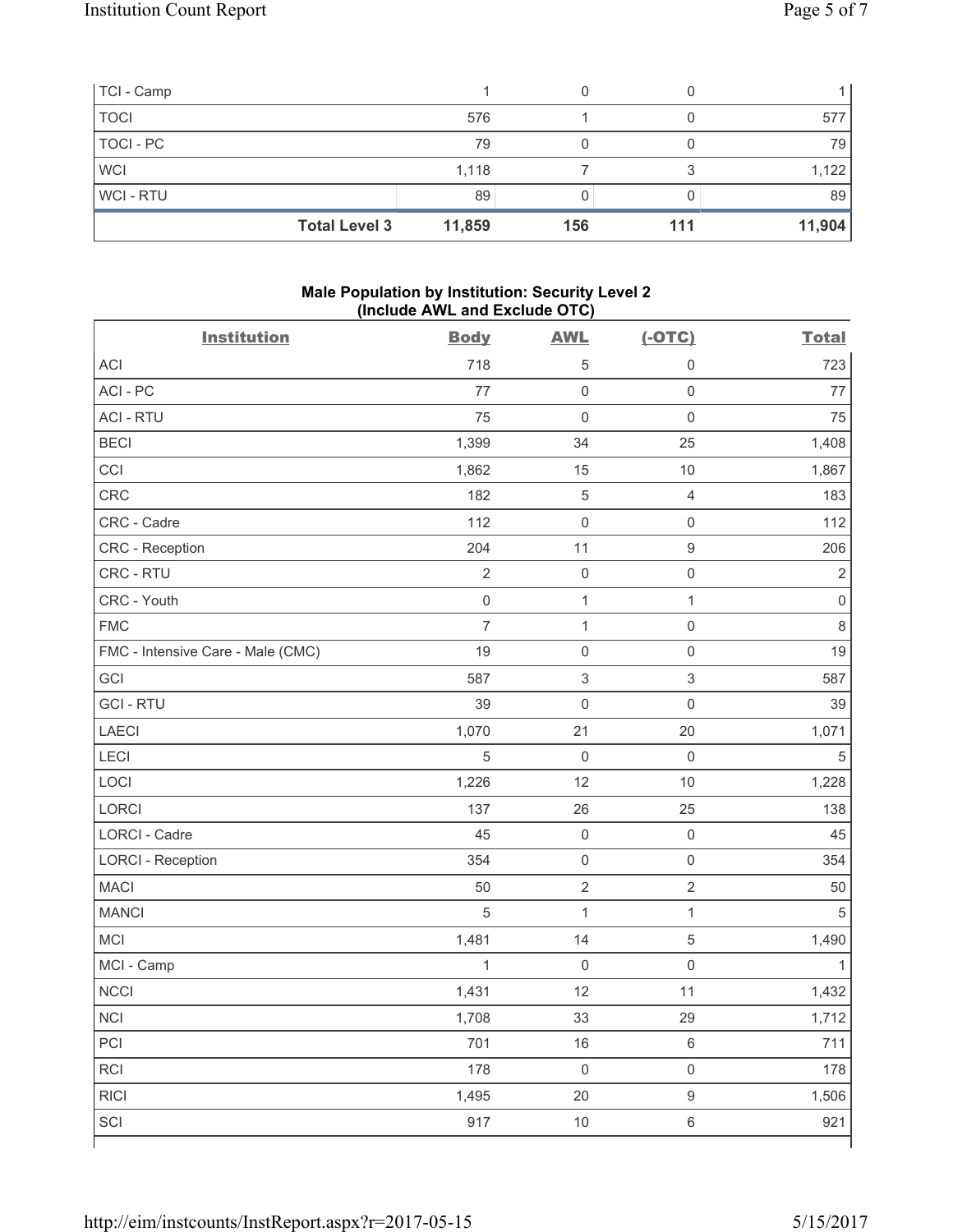| <b>Total Level 2</b> | 16,106 | 242 | 176 | 16,172 |
|----------------------|--------|-----|-----|--------|
| <b>WCI-RTU</b>       |        |     |     |        |
| <b>WCI</b>           | 14     |     |     | 14     |
| <b>TOCI</b>          |        |     |     |        |
| <b>TCI</b>           |        |     |     |        |

### **Male Population by Institution: Security Level 1 (Include AWL and Exclude OTC)**

| <b>Institution</b>                | <b>Body</b>    | <b>AWL</b>                | $(-OTC)$                  | <b>Total</b> |
|-----------------------------------|----------------|---------------------------|---------------------------|--------------|
| <b>ACI</b>                        | 699            | $\sqrt{3}$                | $\mathbf 0$               | 702          |
| ACI - PC                          | 3              | $\mathbf 0$               | $\mathsf 0$               | $\sqrt{3}$   |
| <b>ACI - RTU</b>                  | 36             | $\mathsf 0$               | $\mathsf 0$               | 36           |
| <b>BECI</b>                       | 785            | 12                        | $\sqrt{5}$                | 792          |
| <b>BECI - Camp</b>                | 477            | $\mathbf{1}$              | $\mathbf 0$               | 478          |
| CCI                               | 735            | 8                         | $\overline{2}$            | 741          |
| CRC                               | 102            | $\overline{4}$            | $\ensuremath{\mathsf{3}}$ | 103          |
| CRC - Reception                   | 79             | $\overline{4}$            | $\ensuremath{\mathsf{3}}$ | 80           |
| CRC - RTU                         | $\mathbf{1}$   | $\mathsf{O}\xspace$       | $\mathsf 0$               | 1            |
| <b>FMC</b>                        | 420            | $\,6\,$                   | $\mathbf{1}$              | 425          |
| FMC - Intensive Care - Male (CMC) | 23             | $\mathsf{O}\xspace$       | $\mathsf 0$               | 23           |
| GCI                               | 545            | $\boldsymbol{7}$          | $\ensuremath{\mathsf{3}}$ | 549          |
| GCI - Camp                        | 772            | $\mathsf{O}\xspace$       | $\mathbf 0$               | 772          |
| <b>GCI-RTU</b>                    | 15             | $\mathbf 0$               | $\mathbf 0$               | 15           |
| <b>LAECI</b>                      | 688            | 11                        | 10                        | 689          |
| <b>LECI</b>                       | $\overline{7}$ | $\sqrt{2}$                | $\mathbf{1}$              | 8            |
| LECI - Camp                       | 170            | $\mathsf 0$               | $\mathsf{O}\xspace$       | 170          |
| LOCI                              | 1,019          | $\overline{2}$            | $\mathbf{1}$              | 1,020        |
| <b>LORCI</b>                      | 57             | 13                        | 13                        | 57           |
| <b>LORCI - Cadre</b>              | 6              | $\mathbf 0$               | $\mathsf{O}\xspace$       | $6\,$        |
| <b>LORCI - Reception</b>          | 212            | $\mathsf{O}\xspace$       | $\mathsf 0$               | 212          |
| MACI - Minimum                    | 1,288          | 10                        | $\mathsf g$               | 1,289        |
| <b>MANCI</b>                      | 18             | $\ensuremath{\mathsf{3}}$ | $\sqrt{2}$                | 19           |
| MANCI - Camp                      | 401            | $\mathbf 1$               | 1                         | 401          |
| MCI                               | 484            | $\,8\,$                   | $\sqrt{2}$                | 490          |
| MCI - Camp                        | 328            | $\mathsf 0$               | $\mathsf{O}\xspace$       | 328          |
| <b>NCCI</b>                       | 987            | 13                        | $\overline{7}$            | 993          |
| NCCI - Camp                       | 467            | $\mathsf{O}\xspace$       | $\mathsf{O}\xspace$       | 467          |
| <b>NCI</b>                        | 734            | $\,8\,$                   | $\sqrt{5}$                | 737          |
| <b>OSP</b>                        | $\mathbf{1}$   | $\mathbf{1}$              | $\mathbf 1$               | $\mathbf{1}$ |
| OSP - Camp                        | 102            | $\mathsf{O}\xspace$       | $\mathsf{O}\xspace$       | 102          |